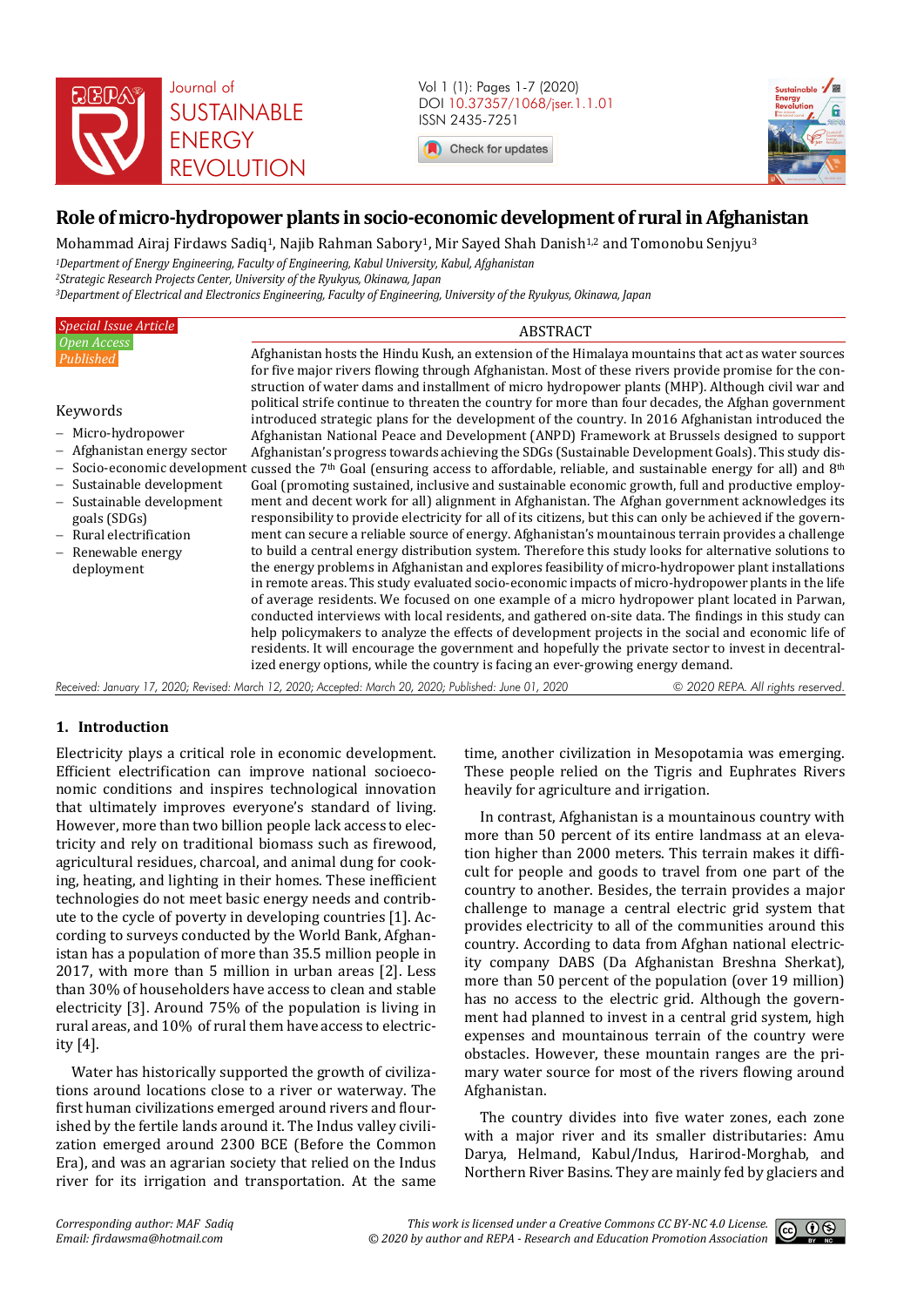ice caps that are located at the top of the aforementioned mountain ranges. The government's analysis determined the best option to provide energy was through using renewable sources and developing a decentralized grid system that allows more flexibility and can provide electricity even in most remote areas. The electric source for this grid can also be changed based on community needs and geological location.

In Afghanistan, although bilateral donors and banks have financed MHP projects, the projects have been ineffective in providing reliable and affordable energy to poor rural areas. Due to poor planning and execution, most of the existing MHP plants are not operational. Insufficient data on rural energy supply and consumption patterns make it easy for energy planners and administrators to overlook the needs of rural residents and enterprises. Moreover, the regulation of rural electrification follows a top-down bureaucratic approach. Because around 80% of the people still live in rural parts of the country, improving the rural energy sector is imperative to improve the economic status of the country. Therefore, more attention should be given towards rural households who are deprived of cost-effective electricity supply [5]. In this study, we focus on a small community located in northern Afghanistan, which has been using hydropower to provide for their electricity needs for more than a decade. In recent years, the Afghan government has put forward with rural socio-economic development programs, but due to various reasons, most of these efforts have been failed [6].

# **2. Introduction to Honarway Sofla**

The village of Honarway Sofla is located north of Kabul under the jurisdiction of the Salang District of Parwan province. With an altitude between 2,000 to 3,800 m above the sea level. It is located in an arid temperature zone with an annual temperature of 15° to 20° C [7]. There are 102 households with more than 500 inhabitants, most of whom work in agriculture and animal husbandry while the Afghan government employs a small number in various positions.



**Figure 1.** Photo of the village.

The village is isolated without a paved road connected to it; the only way to enter the village is through a narrow passage through the mountains. However, it is located near the Salang river and has the potential to harvest its hydropower.



**Figure 2.** Entrance way to the village in winter.

Flowing through Parwan Province, the Salang River is a 438 Km long. A tributary of the Indus, the Ghorband, the Panjshir, and the Kabul Rivers, the Salang originates on the south side of the central mountains of the Hindu Kush northeast of the Salang Pass which links the region to Kabul. The Salang flows into the Ghorband at the locality of bal Saraj in Parwan. At Jabal Saraj, the average annual flow as measured between 1961 and 1964, was about 763 millimeters per year, which is considered a high rate [8].

#### **3. Case study of the micro-hydropower plant (MHP)**

An MHP was constructed in 2004 by the Afghan ministry of rural rehabilitation and development, with a capacity of 26 KW. It is currently owned by the local village council and maintained by a local technician. According to locals, the MHP usually needs service every two to three weeks, and the money required is raised from the community. Local council members also pay the local technician.

Two surveys were administered in 2019 from August 20 to October 20, involving an in-depth household and stakeholders interview. The MHP plant site was also visited, and plant operations were observed. A total of 102 households were given a structured questionnaire designed to get qualitative, multi-aspects information of the target study. Either the head of the household or another family member was interviewed. The questionnaire was categorized into four sections:

- 1- Section 1 demographic (family structure, gender, occupation, etc.)
- 2- Section 2 agriculture (type of land ownership, cropping pattern, livestock, etc.)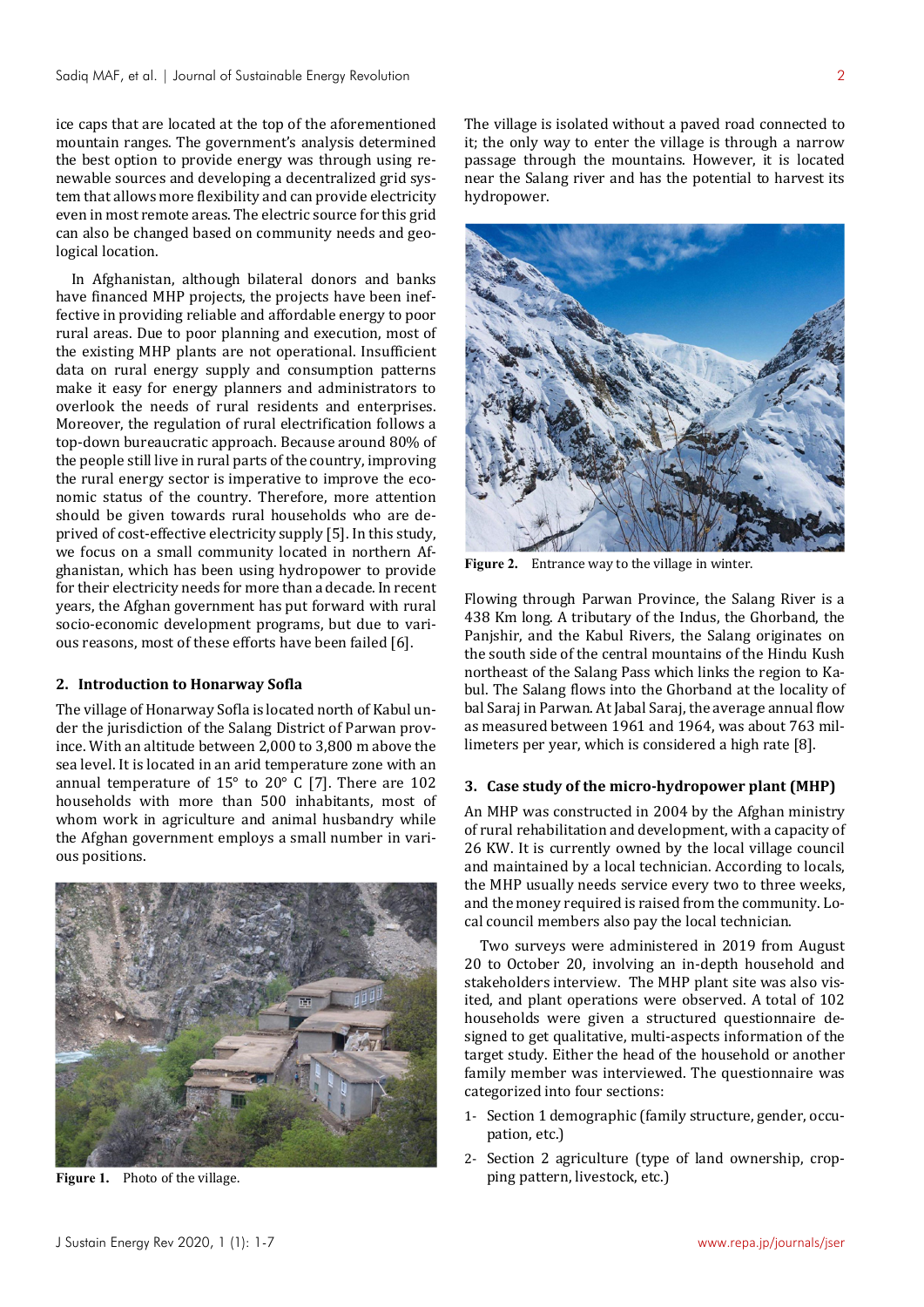- 3- Section 3 socio-economic (annual income, education, health and sanitation, etc.)
- 4- Section 4 energy (sources of energy, consumption of firewood, access to electricity, domestic electricity usage patterns, etc.)

The MHP manager, mill owner, health officer working in the local clinic, a local leader, and a school teacher were selected because of their previous working experience. Face-to-face interviews were conducted personally by an interviewer. This study is planned to assess the following areas:

# *3.1. Impact on local education*

To describe the impact of MHP on local education levels, family education background was solicited to compare the levels of education among locals attained in the past generations and those in a new generation after access to electricity was provided.

### *3.2. Impact on health*

To identify the effects of electrification on the health of the local community, an interview with local health officers working in local clinics were conducted with a focus on common health problems and the effects of local MHP on the individual health of village residents.

## *3.3. Impact on the local economy*

To measure indicators of economic growth due to rural electrification despite the lack of significant economic entities located in the village, questionnaires were given to local women who weave and sell fabrics. Indirect impacts of local electrification, such as the use of mobile services and access to the internet, were also assessed.

# *3.4. Education*

As a war-torn nation since the 1970s, Afghanistan has suffered from political instability and civil war since the Soviet invasion. The ongoing instability has stalled economic growth and has negatively impacted national education and literacy rates. With the installation of a new government in Kabul, Afghanistan made education among its citizens a main priority. The country has received vast amounts of international aid to fix its devastated educational system that was damaged or destroyed during the civil war and the reign of the Taliban regime. Most of the communities around the country have had no access to educational facilities, and more than 75% of Afghans were illiterate [9].



**Figure 3.** A young girl attends a community-based school under a tent in a returnee settlement in Laghman province in eastern Afghanistan [10].

In this study, we discuss how new technology changed the education system in the Honarway Sofla. We focus on the role of local religious institutions in promoting public education and see the impacts of modern technology provided by the installation of MHP in the village. These data do not include any information regarding female population, so no data about female literacy rates in the village were collected.

# **4. Conducted survey and discussion**

In our survey, we asked about literacy rates in the previous generation to see any changes when compared to the current generation. The results were promising: among the 83 families living in the village during the 1990s, these villagers had very low literacy rates among them. Only 20% of the population was able to read and write. The village had no school of its own, and most of the children were forced to travel long distances in order to attend public classes. Most of these children belonged to relatively wealthy families who could afford to send their children to school. Families with smaller incomes needed their children as a labor force to do different chores around the village, especially since during the civil war in Afghanistan, most older men in the village were armed and fought. Elder in the village were forced to take responsibility and act in most cases as the sole breadwinner of their families.

Today, almost all of the children in the village attend school regularly. Our gathered data show a 40% increase in literacy rates among local villagers. Reflecting a shift in the importance of education, all of the villagers seem eager to send their children to school; even those in lowerincome families show great enthusiasm about the education of their children.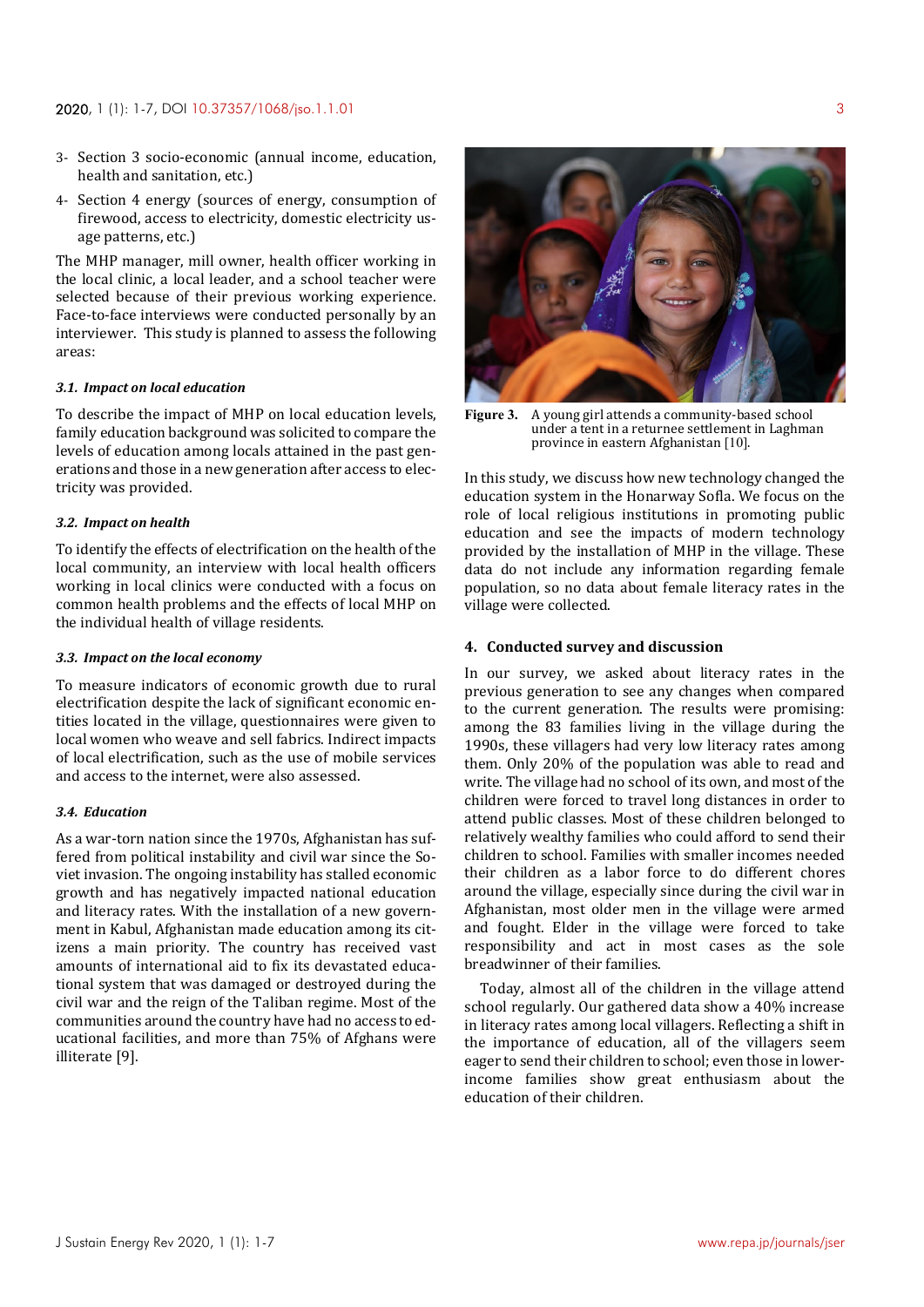# *4.1. Role of mosques*

Although the reported literacy of the villagers was only 20% during the 1990s, this calculation did not include a large number of people who are considered "semiliterate". While they could read Arabic script, they were unable to write or had difficulty when trying to read Farsi or Pashto texts. This group comprises another 60%. Traditionally, it is common for Afghan families to send their children from an early age of 5 to attend religious studies in local mosques, where they learn the Language alphabet, read Arabic scripture and the Holy Quran, memorize some surahs, learn about basic religious festivals and rituals, and some early Farsi poetry. These mosques acted as a local educational center where most of the children were taught basic reading skills. Even today, many of the kids in the village attend mosque classes daily even though they have access to public schools in their village. This point shows the significant and positive effects that local religious institutions had on the life of these villagers.

#### *4.2. Community literacy classes*

During the early 2000s, before the new government was established, the literacy rates in Afghanistan were around 25%. The Afghan government supported a national strategy to promote literacy and social growth in communities around the country. Honarway Sofla was home to some of these programs that were supported by international organizations and the Afghan Education Ministry. Locals were able to attend classes in order to learn how to read, write, and learn about other general information. According to our data, more than 200 locals attended these programs at different times. These programs reflected the government's commitment to the United Nations Sustainable Development Goals to increase literacy rates and provide quality universal education.

A major impact of these programs was the inclusion of women. Many local women who were unable to attend school during their childhood due to war or lack of access to educational centers showed interest in participating in the literacy program. The enthusiasm among the locals toward public education can be traced to an increase in public awareness from the modern public media. The introduction of television changed many aspects of a local villager's life, especially for women.

Electric lighting allow local women to divide their chores between day and night, rather than restrict all their work to daylight hours. Women could now engage in any income-generating activities during the night.

# *4.3. Education*

The village now has a school that serves primary to secondary grade students. All the village children attend school regularly, which shows an 80% increase from the 1990s. This school has a small computer laboratory provided by an international organization, and it uses electric

power from local MHP. Student from Honarway Sofla learn basic computer functions and become familiar with a computer's operation. There are no high schools in the village, and most of the local students must attend nearby Ghulam Nabi Shahid School and Zokor Salang School. This does not deter locals from sending their children to school, even though the nearest high school is 40 minutes away from the village.



**Figure 4.** A community-based education class [11].

According to our interviews, during the 1990s, only three people from the village attended higher educational institutions. Now, over 15 young undergraduates from this village attend public universities around the country, and every year, more students from Honarway Sofla take the university entrance examination to graduate from high school and to enroll at a national university. In addition, more families express interest in sending their daughters to school, having grasped the idea that educating women can have a positive impact on every family.

## *4.4. Health*

In an agrarian society, most of the people in Afghanistan earn income by working in the fields or farming. Few people are employed in the health sector around the country [12]. According to data from the Afghan Ministry of Public Health and World Health Organization (WHO), there are only 7.26 doctors, nurses, and midwives per 10,000 people [13], among some of the worst statistics around the globe.

Honarway Sofla, however, had better luck with health services. Although an isolated community located deep within the mountainous heartland of Afghanistan, it has access to a local clinic. This medical outpost provides basic medical services and acts as a joint pharmacy and local clinic. In addition to that, this medical center also conducts very simple and basic blood lab analysis. These tests require a very small amount of electric power, which is provided by the local MHP. Most of the villagers rely on this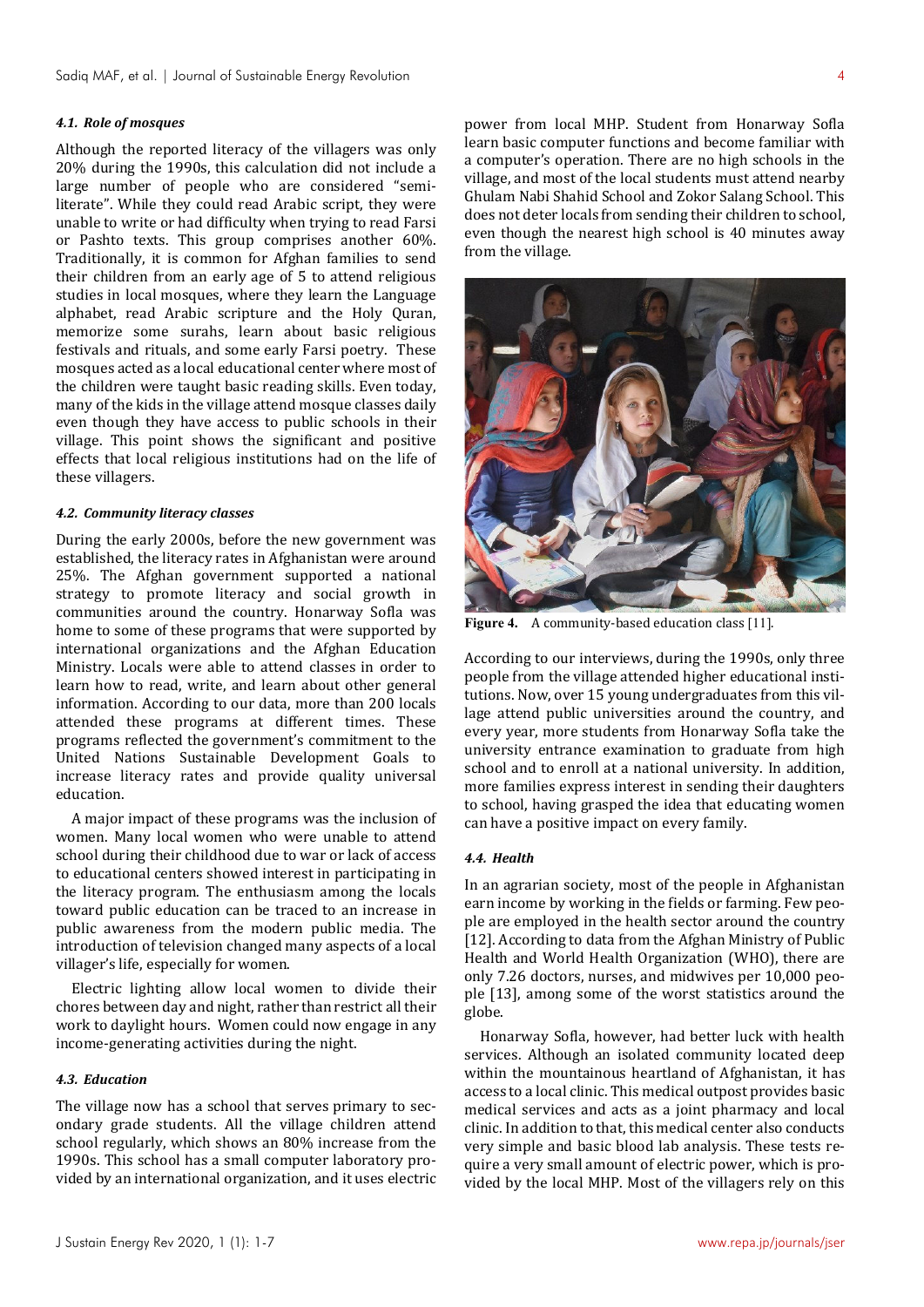clinic's health services when faced with sickness, and the remoteness and inaccessibility of the village emphasize the importance of the local clinic. We conducted extensive interviews with local health officers in order to gather data about the MHP's impact on the life of an average villager.

## *4.5. Reduction in goiter cases*

Goiter is an abnormal enlargement of one's thyroid gland located in your throat. Although goiters are usually painless, a large goiter can cause a cough and make it difficult to swallow or breathe. The most common cause of goiters worldwide is a lack of iodine in the diet, which is also commonly observed among isolated communities and rural areas around Afghanistan. Based on our survey, goiter cases were very common among the elderly population. During 2005 the Afghan Ministry of Public Health encouraged the government to introduce a new plan to increase public awareness about goiter and encourage using iodinated salt in their daily diet. A mass media and public marketing campaign were aimed at affected communities. According to a local officer, with the introduction of new communication means like television and radio, people were more aware of the effects of an iodine-deficient diet and goiter. As a result, while most cases of goiter show symptoms in patients older than 40, no new patients have been diagnosed with goiter since the beginning of 2008.

#### *4.6. Personal hygiene*

Proper personal hygiene practices can affect one's vulnerability to infectious diseases than can transfer from person to person. Because of the smaller density of health care providers (7.26 per 10,000 Afghans), most people living in rural communities around the country would not have received proper education about many common health problems and hygiene practices. Most of the children living in these communities face serious health problems and even death due to neglect of personal hygiene.

Teaching children proper hygiene practices – especially regular handwashing with water and soap – is one of the most effective ways to save their lives as well as guaranteed access to clean drinking water and adequate sanitation. Without these, children can suffer from diarrhea and stunting (low weight for age and delayed cerebral development). In fact, two out of five young Afghan children are stunted. More than 65 percent of Afghans have clean drinking water through "improved drinking water sources" that are protected from outside contamination – dramatic progress from a decade ago when drinking water reached only 20 percent of people.

While a little more than 80 percent of families have toilets or latrines, only about 40 percent are improved and safe – meaning they hygienically separate human waste from human contact. Open defecation continues to be a dangerous challenge in Afghanistan because human waste near waterways and living environments can spread diseases quickly and puts children and their families at risk.

According to the local health officers, villagers paid more attention and learned a lot about personal hygiene and sanitation after the introduction of television to their daily life. The television, as a mass media outlet can be used to raise public awareness by spreading information about common diseases and ways to prevent them.

#### *4.7. Reduction in respiratory diseases*

Although the actual number of respiratory disease cases was not available, we received anecdotal claims about a reduction of these illnesses among villagers. Most of the villagers had used kerosene lamps and firewood for lighting before the MHP was installed. Kerosene is similar to diesel fuel in chemical composition [14], and kerosene heaters can substantially increase indoor levels of fine particles (PM2.5), sulfate aerosol (SO42−), and acidic aerosol (H+), as well as CO. The existing evidence is inconclusive about a causative link between kerosene heater use and respiratory and asthma symptoms in developed countries. Still, in developing countries, there is an association with usage of kerosene lamps and increased risk of respiratory infections, especially tuberculosis. Since the villagers now use more affordable electric lighting during the night, which avoids risks associated with the use of kerosene lamps. It shows a positive impact of the local MHP on the healthy life of local villagers.



**Figure 5.** Children practice improved handwashing hygiene in Afghanistan's Daykundi province [15].

There remain problems with local women's usage of firewood and animal dung for cooking and heating. The isolated nature of the village, economic unaffordability of other heating sources, and small power output of the MHP means that the locals still use traditional methods for heating their houses and cooking their meals. Wood smoke is made up of a complex mixture of gases and fine particles including several toxic harmful air pollutants:

- Benzene
- Formaldehyde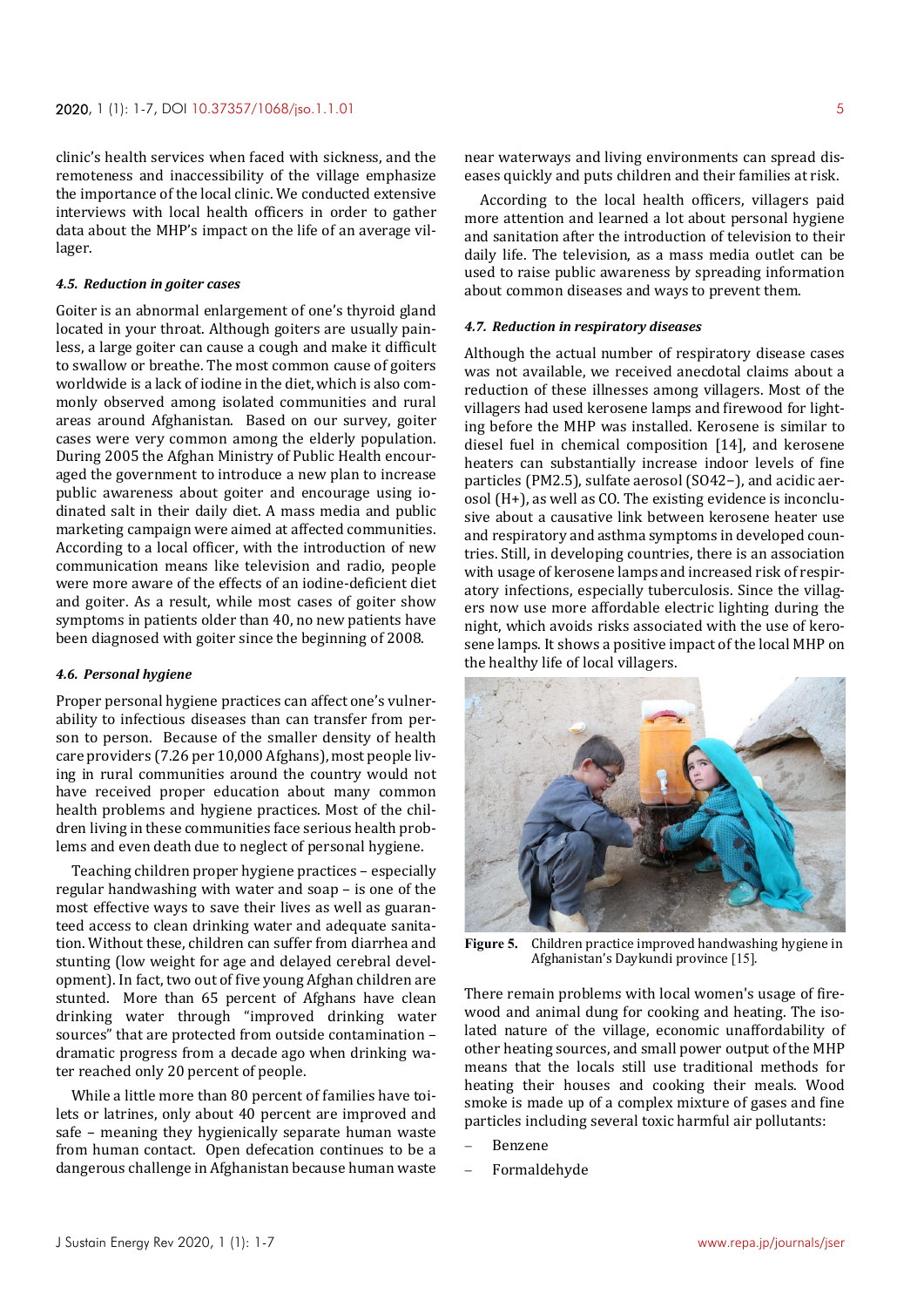- Acrolein
- Polycyclic aromatic hydrocarbons (PAHs)

According to studies conducted by the Environmental Protection Agency (EPA), the use of firewood for cooking and heating is more dangerous than smoking. Wood smoke can affect everyone, including children, teenagers, older adults, people with asthma and Chronic Obstructive Pulmonary Disease (COPD), and people with heart diseases, obesity, or diabetes. New or expectant mothers should take precautions to protect the health of their babies as some studies indicate they may be at increased risk.

#### **5. Impact on the local economy**

Most of the people living in the Honarway Sofla work in agriculture or animal husbandry. The main source of income is revenue received from crop sales. Due to its small power output, the MHP is unable to support major revenue-generating activities and industries. However, we evaluate the impact of the MHP on the economic life of these villagers.

In Honarway Sofla, 77 families are engaged in farming, and 8 families raise animals as their main source of income. The farmers commonly grow wheat, corn, beans, potatoes, onions, and barley and sell them in the local markets to provide for their families. Due to the high altitude, most of the farmers face difficulty providing water for their farms. A series of small waterways that guide water from the upper stream is used for irrigation. Because people have access to MHP, some farmers now use small water pumps to irrigate their lands, allowing for a more flexible farming approach. Farmers can water their farms whenever they want. Otherwise, it seems that the MHP had no specific effect on the farming life of these villagers. The remaining eight families that work as animal farmers generate the bulk of their revenue from selling dairy products and livestock in the village and nearby markets, but no benefits were apparent.

Two families in this village own a local shop, which is their source of income. These shops provide most of the daily-needed items and are venues for selling locallyfarmed crops. The majority of the village's economic activities are centered around these local shops. Also, 15 remaining families work in different services. Eight heads of families work in government offices in the nearby city of Charikar. One local cleric works and lives in the local mosque. One officer works in the local clinic. Eight others work in other sectors. The MHP had no direct impact on their lives except for allowing them to extend their effective working hours at night.

# **6. Results and conclusion**

#### *6.1. Households have access to electricity*

In rural Afghanistan, the establishment of MHP was initially funded by private entrepreneurs before it was fully

financed by the Afghan Ministry of Rural Rehabilitation and Development under the Rural Development Program (RDP) whose main objective to provides efficient energy alternatives to local electric generators. The MHP plant installed at Honarway Sofla in 2004 has an output capacity of 26 kW and uses water from the nearby Salang River, which runs through the village. Owned by the community, the MHP is organizationally structured to ensure equitable participation and benefit of all households of the community.

## *6.2. End-use of micro-hydro based electricity*

With access to a reliable and affordable supply of electricity, small enterprises can be developed to support the rural economy, but, in rural communities, electricity is mainly used for residential lighting. This is shown in Honarway Sofla where micro-hydro based electricity is mainly used for meeting household lighting demand. During the day, the electricity is used for running some business enterprises in Honarway Sofla.

According to the interviewed respondents, village electrification has brought a series of positive changes in daily livelihoods. With access to electricity, bright electric lights in the homes extend the evening hours for women who can engage in other income-generating activities including weaving clothes. Villagers can access modern telecommunication media through television, the internet, and mobile cellular networks. According to reports, households in rural areas were reluctant to invest much of their income on energy and appliances that could take advantage of a rural electricity supply. In contrast, this study found that households in Honarway Sofla are willing to invest more in energy and other electric appliances.

#### *6.3. Impact of electricity on education*

While no local high school conveniently supports in Honarway Sofla, a local school named Maktab Sanawi Qarye Honarway Sofla (secondary school) provides education for children up to the secondary level. Although it seemed that the need for electricity in schools was not important, this school is equipped with a small computer laboratory for training local students. Since school hours are from 8 am to 3 pm, ambient sunlight is enough to illuminate the classroom. However, electricity can directly influence the education level in the rural community. Students in Honarway Sofla Secondary School can compete with students from urban areas who have access to modern forms of technology for better education. In the past, village students had to spend most of their productive time collecting firewood and doing chores for their household. In addition, nighttime studying would have to be done using inefficient, traditional kerosene lamps and firewood as a means of illumination. Usually, the whole family resides in a single room that functions as a bedroom, study room, dining room, and living room. This creates an unfavorable environment for students to do homework assignments. In the past, only 3 or 4 village students annually were able to pass the national university entrance examination for